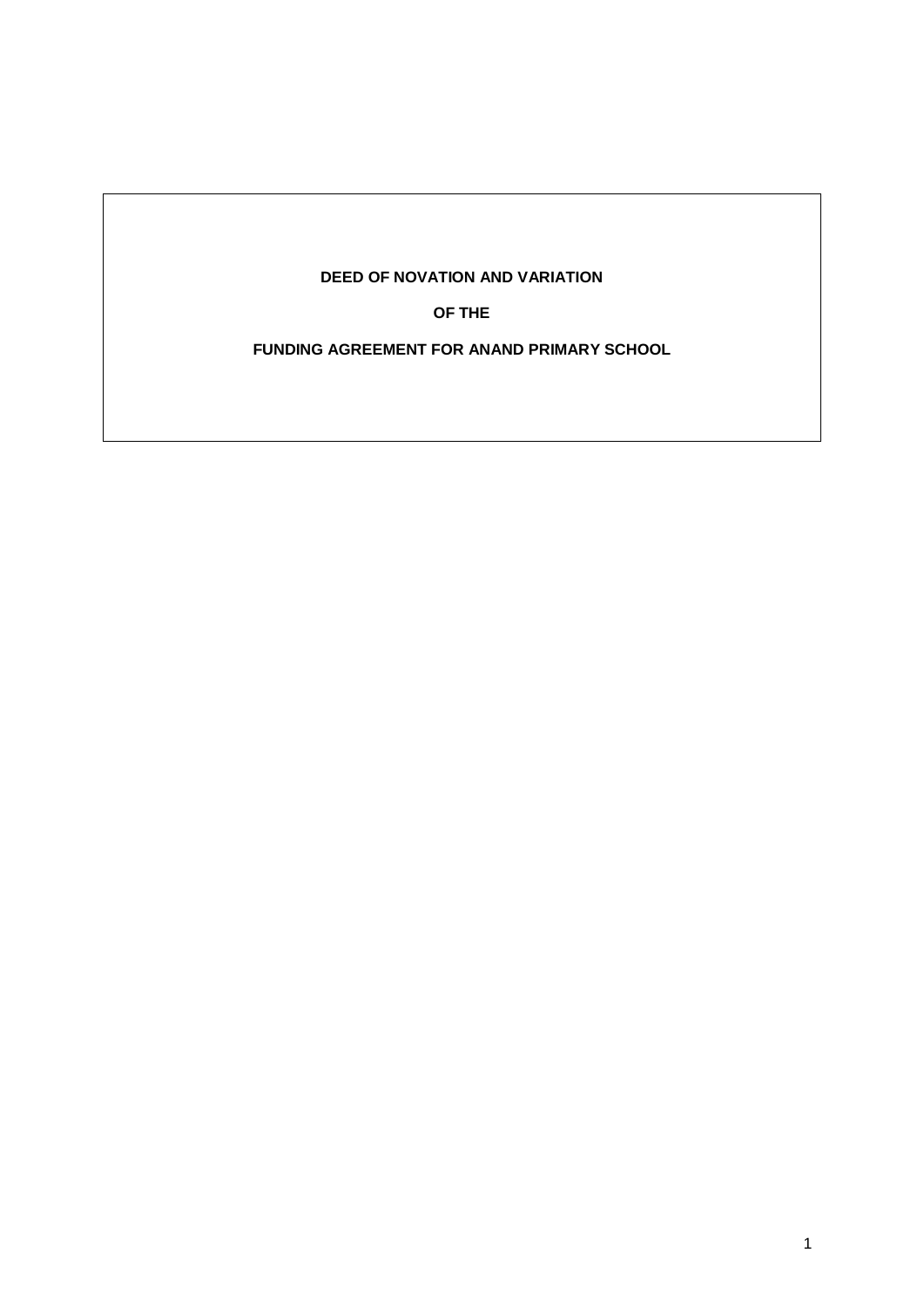Dated 2014.

The Parties to this Deed are:

- (1) **THE SECRETARY OF STATE FOR EDUCATION** of Sanctuary Buildings, Great Smith Street, London SW1P 3BT (the "**Secretary of State**");
- (2) **NISHKAM SCHOOL TRUST**, a charitable company incorporated in England and Wales with registered company number 07522245 of 3 Soho Road, Handsworth, Birmingham, B21 9SN ("**NST**"); and
- (3) **WOLVERHAMPTON SANGAT EDUCATION TRUST**, a charitable company incorporated in England and Wales with registered company number 07954649 of Anand Primary School, Great Brickkiln Street, Wolverhampton, West Midlands, WV3 0PR (the "**Company**"),

together referred to as the "**Parties**".

#### **INTRODUCTION**

- A. Anand Primary School is an academy within the meaning of the Academies Act 2010 (the "**Free School**") and is currently operated by the Company (a single academy trust).
- B. The Secretary of State and the Company entered into a funding agreement on 15 August 2013 (the "**Funding Agreement**") for the maintenance and funding of the Free School.
- C. It is proposed that, with effect from 00.01 am on 1 September 2014 ("**Transfer Date**"), NST will assume responsibility for the management and operation of the Free School in succession to the Company.
- D. The Parties wish to novate the Funding Agreement to NST and to vary the terms of the Existing Funding Agreement subject to the provisions of this Deed.

#### **LEGAL AGREEMENT**

1. Any word or phrase used in this Deed shall, if that word or phrase is defined in the Funding Agreement, bear the meaning given to it in the Funding Agreement.

## **NOVATION**

- 2. The Company transfers all its rights and obligations under the Funding Agreement to NST with effect from the Transfer Date. With effect from the Transfer Date, NST shall enjoy all the rights and benefits of the Company under the Funding Agreement, and all references to the Company in the Funding Agreement shall be read and construed as references to NST.
- 3. NST agrees to perform the Funding Agreement and be bound by its terms in every way as if it were the original party to it in place of the Company with effect from the Transfer Date.
- 4. The Secretary of State agrees to perform the Funding Agreement and be bound by its terms in every way as if NST were the original party to it in place of the Company.

#### **OBLIGATIONS AND RESPONSIBILITES**

- 5. With effect from the Transfer Date, the Company and the Secretary of State release each other from all future obligations to the other under the Funding Agreement.
- 6. Each of the Company and the Secretary of State release and discharge the other from all claims and demands under or in connection with the Funding Agreement arising after the Transfer Date.
- 7. Each of NST and the Secretary of State will have the right to enforce the Funding Agreement and pursue any claims and demands under the Funding Agreement against the other with respect to matters arising before, on or after the date of this Deed as though NST were the original party to the Funding Agreement instead of the Company.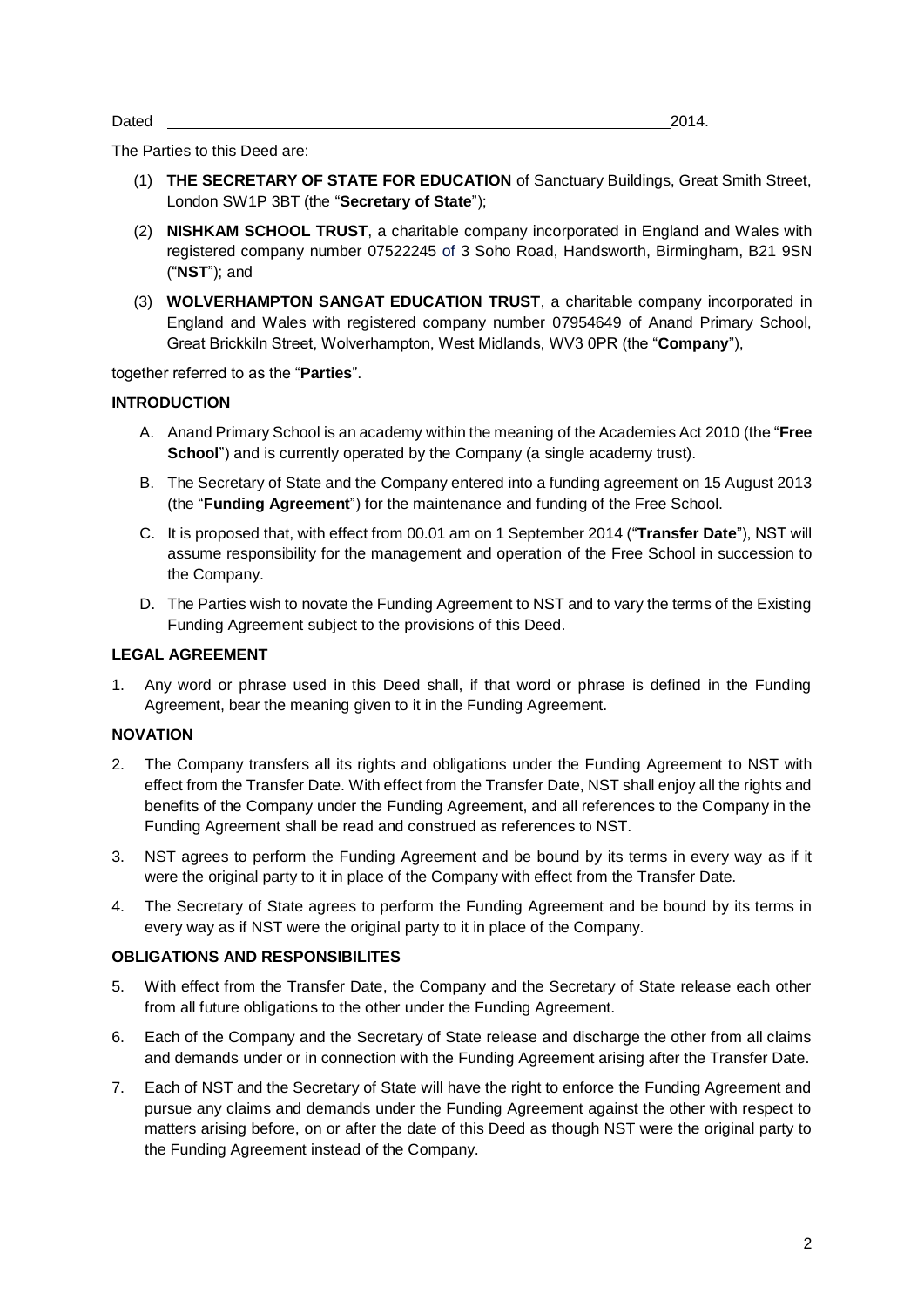## **VARIATION**

- 8. The Secretary of State and NST agree that with effect from the Transfer Date the Funding Agreement shall be amended and restated so as to take effect in the form set out in Schedule 1 to this Deed (the "**Amended Funding Agreement**").
- 9. As varied by this Deed, the Funding Agreement shall remain in full force and effect.
- 10. This Deed shall be governed by and interpreted in accordance with English law.
- 11. The Parties irrevocably agree that the courts of England and Wales shall have exclusive jurisdiction to settle any dispute or claim that arises out of, or in connection with, this deed or its subject matter or formation (including non-contractual disputes or claims).

#### **COUNTERPARTS**

12 This Deed may be executed in any number of counterparts and by the parties to it on separate counterparts, each of which when so executed and delivered shall be an original, but all the counterparts shall together constitute one and the same instrument.

IN WITNESS whereof this Deed has been executed by the parties hereto and is intended to be and is hereby delivered on the last date listed below.

EXECUTED as a deed by affixing the corporate seal )

#### of **THE SECRETARY OF STATE FOR EDUCATION** )

authenticated by:- (a)

…………………………………

Duly authorised by the **SECRETARY OF STATE FOR EDUCATION**

Date………………………………………….

EXECUTED as a deed by **NISHKAM SCHOOL TRUST** acting by two directors: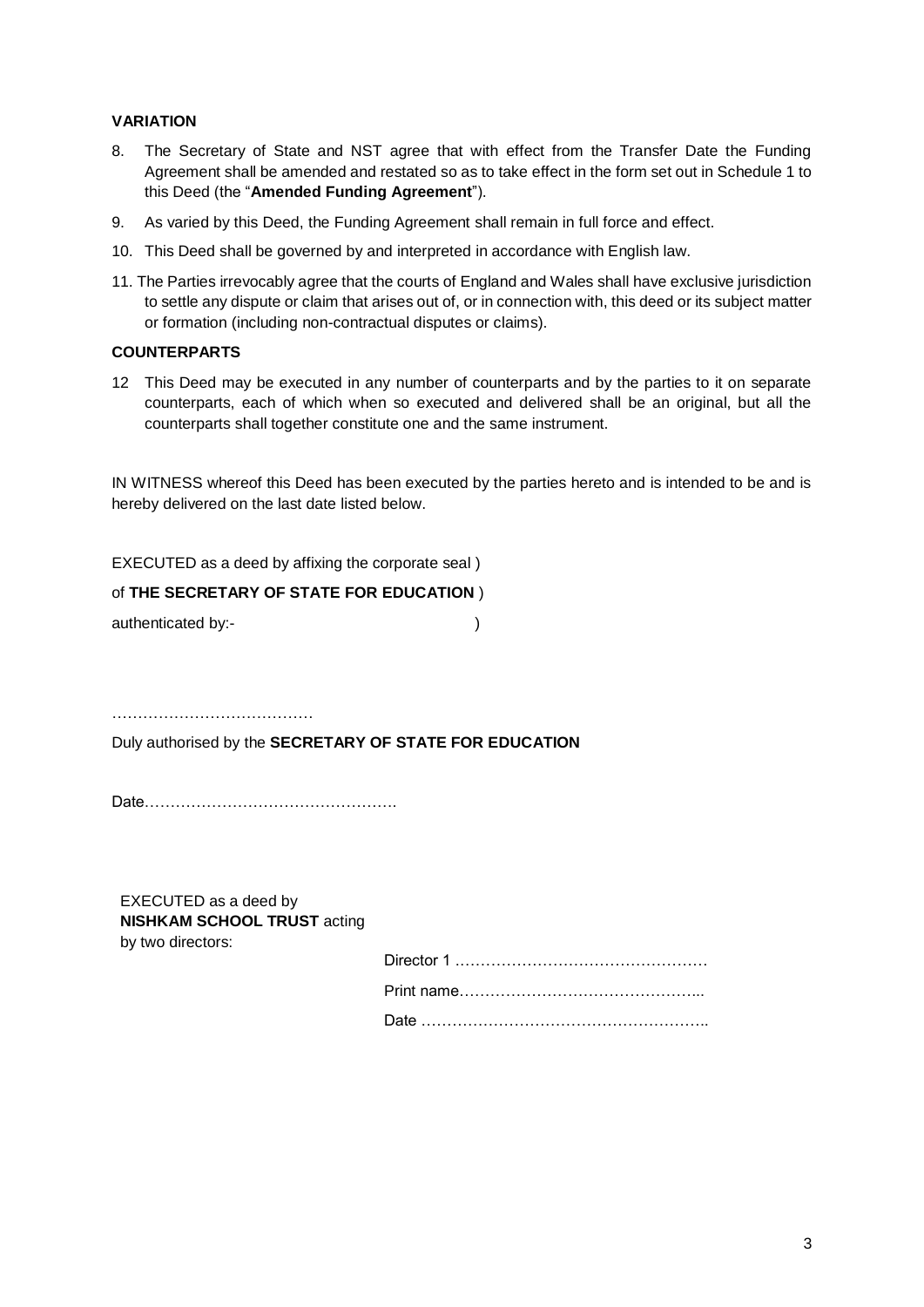# EXECUTED as a deed by **WOLVERHAMPTON SANGAT EDUCATION TRUST** acting by two directors: